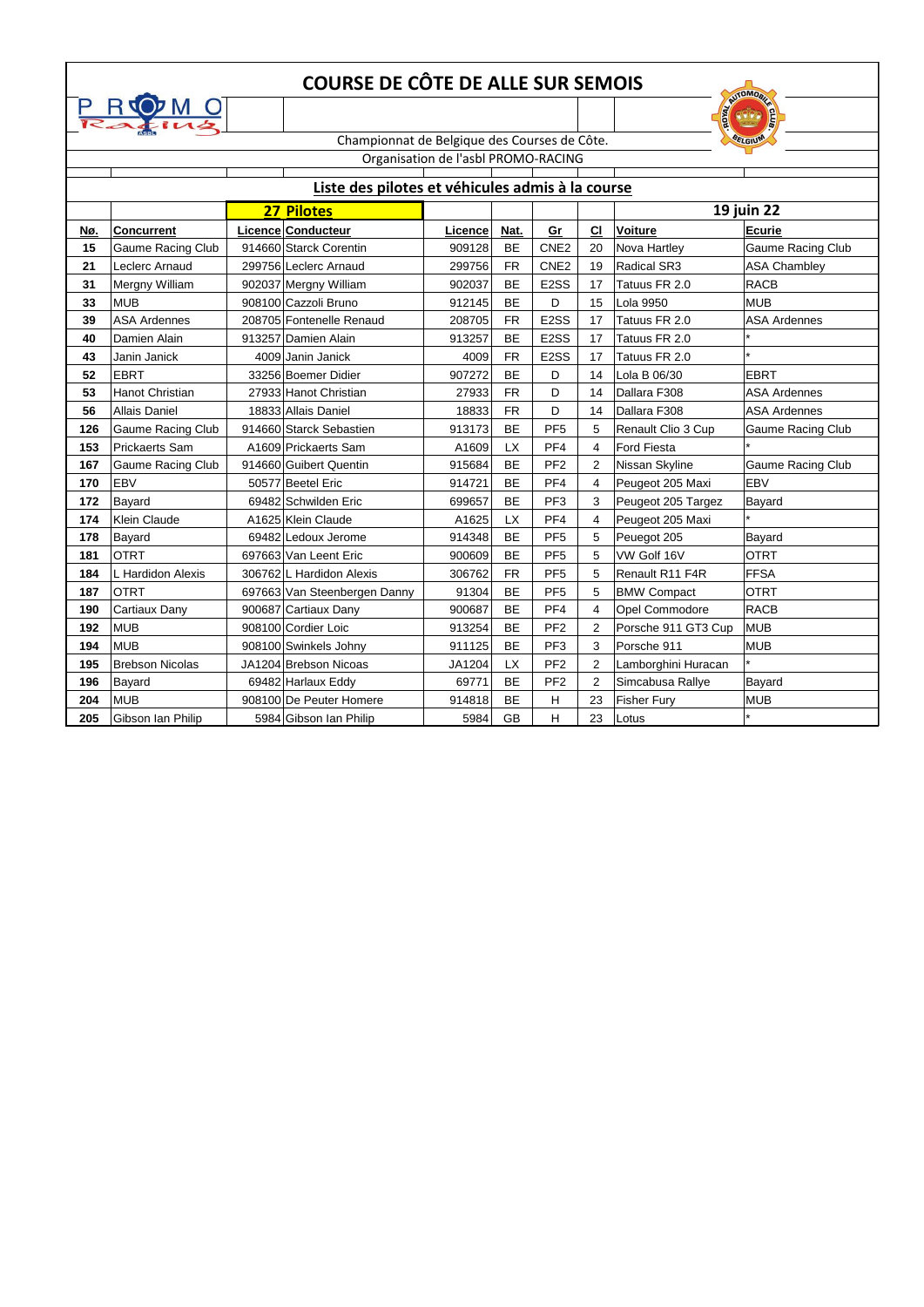|                          | <b>COURSE DE CÔTE DE ALLE SUR SEMOIS</b> |                                              |         |                       |                   |                |                                         |         |         |         |                 |            |                      |
|--------------------------|------------------------------------------|----------------------------------------------|---------|-----------------------|-------------------|----------------|-----------------------------------------|---------|---------|---------|-----------------|------------|----------------------|
|                          |                                          | P ROOM U                                     |         |                       |                   |                |                                         |         |         |         | <b>AUTOMORA</b> |            |                      |
|                          |                                          | Championnat de Belgique des Courses de Côte. |         |                       |                   |                |                                         |         |         |         |                 |            |                      |
|                          |                                          | Organisation de l'asbl PROMO-RACING          |         |                       |                   |                |                                         |         |         | BELGIUM |                 |            |                      |
|                          |                                          |                                              |         |                       |                   |                |                                         |         |         |         |                 |            |                      |
|                          |                                          |                                              |         |                       |                   |                | <b>Classement provisoire des essais</b> |         |         |         |                 |            |                      |
|                          |                                          |                                              |         |                       |                   |                |                                         |         |         |         |                 | 19 juin 22 |                      |
|                          |                                          |                                              | 27      | <b>Pilotes</b>        |                   |                |                                         |         |         |         |                 |            |                      |
| $\overline{\mathsf{PL}}$ | $\mathsf{N}^\circ$                       | <b>Nom Prénom</b>                            | Licence | <b>Voiture</b>        | Gr                |                | CI Ecurie                               | Essai 1 | Essai 2 | Essai 3 | <b>Final</b>    | Dif/1°     | Km/h                 |
| 1                        |                                          | 15 Starck Corentin                           | 909128  | Nova Hartley          | CNE <sub>2</sub>  | 20             | Gaume Racing Cl                         | 1'29.07 | 1'40.7  | $\star$ | 1'29.07         |            | 149.55               |
| $\mathbf{2}$             |                                          | 33 Cazzoli Bruno                             | 912145  | Lola 9950             | D                 | 15             | <b>MUB</b>                              | 1'33.06 |         | $\star$ | 1'33.06         | 3.99       | 143.13               |
| 3                        |                                          | 56 Allais Daniel                             | 18833   | Dallara F308          | D                 | 14             | <b>ASA Ardennes</b>                     | 1'34.50 | 1'33.5  | $\star$ | 1'33.58         | 4.51       | 142.34               |
| 4                        |                                          | 52 Boemer Didier                             | 907272  | Lola B 06/30          | D                 | 14             | <b>EBRT</b>                             | 1'40.46 | 1'39.9  | $\star$ | 1'39.90         | 10.83      | 133.33               |
| 5                        |                                          | 53 Hanot Christian                           | 27933   | Dallara F308          | D                 | 14             | <b>ASA Ardennes</b>                     | 1'45.05 | 1'42.8  | $\star$ | 1'42.80         | 13.73      | 129.57               |
| 6                        |                                          | 39 Fontenelle Renaud                         | 208705  | Tatuus FR 2.0         | E <sub>2</sub> SS | 17             | <b>ASA Ardennes</b>                     | 1'55.74 | 1'43.7  | $\star$ | 1'43.72         | 14.65      | 128.42               |
| 7                        |                                          | 192 Cordier Loic                             | 913254  | Porsche 911 GT3       | PF <sub>2</sub>   | 2              | <b>MUB</b>                              | 3'11.09 | 1'44.8  | $\star$ | 1'44.86         | 15.79      | 127.03               |
| 8                        |                                          | 195 Brebson Nicoas                           | JA1204  | Lamborghini Hura      | PF <sub>2</sub>   | $\overline{2}$ | $\star$                                 | 1'48.02 | 1'45.7  | $\star$ | 1'45.72         | 16.65      | 125.99               |
| 9                        |                                          | 31 Mergny William                            | 902037  | Tatuus FR 2.0         | E <sub>2</sub> SS | 17             | <b>RACB</b>                             | 1'46.39 | 1'46.1  | $\star$ | 1'46.11         | 17.04      | 125.53               |
| 10                       |                                          | 172 Schwilden Eric                           | 699657  | Peugeot 205 Targ      | PF <sub>3</sub>   | 3              | Bayard                                  | 1'50.33 | 1'47.4  | $\star$ | 1'47.48         | 18.41      | 123.93               |
| 11                       |                                          | 167 Guibert Quentin                          | 915684  | Nissan Skyline        | PF <sub>2</sub>   | 2              | Gaume Racing Cl                         | 1'57.54 | 1'50.9  | $\star$ | 1'50.98         | 21.91      | 120.02               |
| 12                       |                                          | 170 Beetel Eric                              | 914721  | Peugeot 205 Maxi      | PF4               | 4              | <b>EBV</b>                              | 1'51.56 | 1'51.4  | $\star$ | 1'51.45         | 22.38      | 119.52               |
| 13                       |                                          | 21 Leclerc Arnaud                            | 299756  | <b>Radical SR3</b>    | CNE <sub>2</sub>  | 19             | <b>ASA Chambley</b>                     | 2'01.04 | 1'54.4  | $\star$ | 1'54.43         | 25.36      | 116.40               |
| 14                       |                                          | 126 Starck Sebastien                         | 913173  | Renault Clio 3 C      | PF <sub>5</sub>   | 5              | Gaume Racing Cl                         | 1'56.56 | 1'56.0  | $\star$ | 1'56.00         | 26.93      | 114.83               |
| 15                       |                                          | 153 Prickaerts Sam                           | A1609   | <b>Ford Fiesta</b>    | PF4               | 4              |                                         | 2'02.87 | 1'56.4  | $\star$ | 1'56.46 27.39   |            | 114.37               |
| 16                       |                                          | 174 Klein Claude                             | A1625   | Peugeot 205 Maxi      | PF4               | 4              | $\star$                                 | 1'56.76 | $\star$ | $\star$ | 1'56.76 27.69   |            | 114.08               |
| 17                       |                                          | 184 L Hardidon Alexis                        | 306762  | Renault R11 F4R       | PF <sub>5</sub>   | 5              | <b>FFSA</b>                             | 1'59.27 | 1'57.6  | $\star$ | 1'57.69         | 28.62      | 113.18               |
| 18                       |                                          | 196 Harlaux Eddy                             | 69771   | Simcabusa Rallye      | PF <sub>2</sub>   | 2              | Bayard                                  | 1'59.75 | 1'57.8  | $\star$ | 1'57.81         | 28.74      | 113.06               |
| 19                       |                                          | 43 Janin Janick                              | 4009    | Tatuus FR 2.0         | E <sub>2</sub> SS | 17             | $\star$                                 | 2'02.72 | 1'58.3  | $\star$ | 1'58.38         | 29.31      | 112.52               |
| 20 <sub>1</sub>          |                                          | 178 Ledoux Jerome                            |         | 914348 Peuegot 205    | PF <sub>5</sub>   | 5              | <b>Bayard</b>                           | 2'03.51 | 1'59.7  |         |                 |            | 1'59.79 30.72 111.19 |
| 21                       |                                          | 40 Damien Alain                              | 913257  | Tatuus FR 2.0         | E <sub>2</sub> SS | 17             | $\star$                                 | 3'28.44 | 2'00.3  | $\star$ |                 |            | 2'00.33 31.26 110.70 |
| 22                       |                                          | 190 Cartiaux Dany                            | 900687  | <b>Opel Commodore</b> | PF <sub>4</sub>   | 4              | <b>RACB</b>                             | 2'03.71 | 2'00.5  | $\star$ |                 |            | 2'00.55 31.48 110.49 |
|                          |                                          | 23 204 De Peuter Homere                      |         | 914818   Fisher Fury  | H                 | 23             | <b>MUB</b>                              | 2'11.42 | 2'06.7  | $\star$ |                 |            | 2'06.70 37.63 105.13 |
|                          |                                          | 24 194 Swinkels Johny                        |         | 911125 Porsche 911    | PF3               | 3              | <b>MUB</b>                              | 2'08.05 | 2'14.2  | $\star$ | 2'08.05 38.98   |            | 104.02               |
|                          |                                          | 25 181 Van Leent Eric                        | 900609  | VW Golf 16V           | PF <sub>5</sub>   | 5              | <b>OTRT</b>                             | 2'17.90 | 2'08.8  | $\star$ | 2'08.80 39.73   |            | 103.42               |
|                          |                                          | 26 187 Van Steenbergen Dann                  | 91304   | <b>BMW Compact</b>    | PF <sub>5</sub>   | 5              | <b>OTRT</b>                             | 2'36.03 | 2'35.7  | $\star$ | 2'35.73 1'06.6  |            | 85.53                |
|                          |                                          | 27 205 Gibson Ian Philip                     | 5984    | Lotus                 | H                 | 23             | $\star$                                 | 2'38.84 | $\star$ | $\star$ | 2'38.84 1'09.7  |            | 83.86                |
|                          |                                          |                                              |         |                       |                   |                |                                         |         |         |         |                 |            |                      |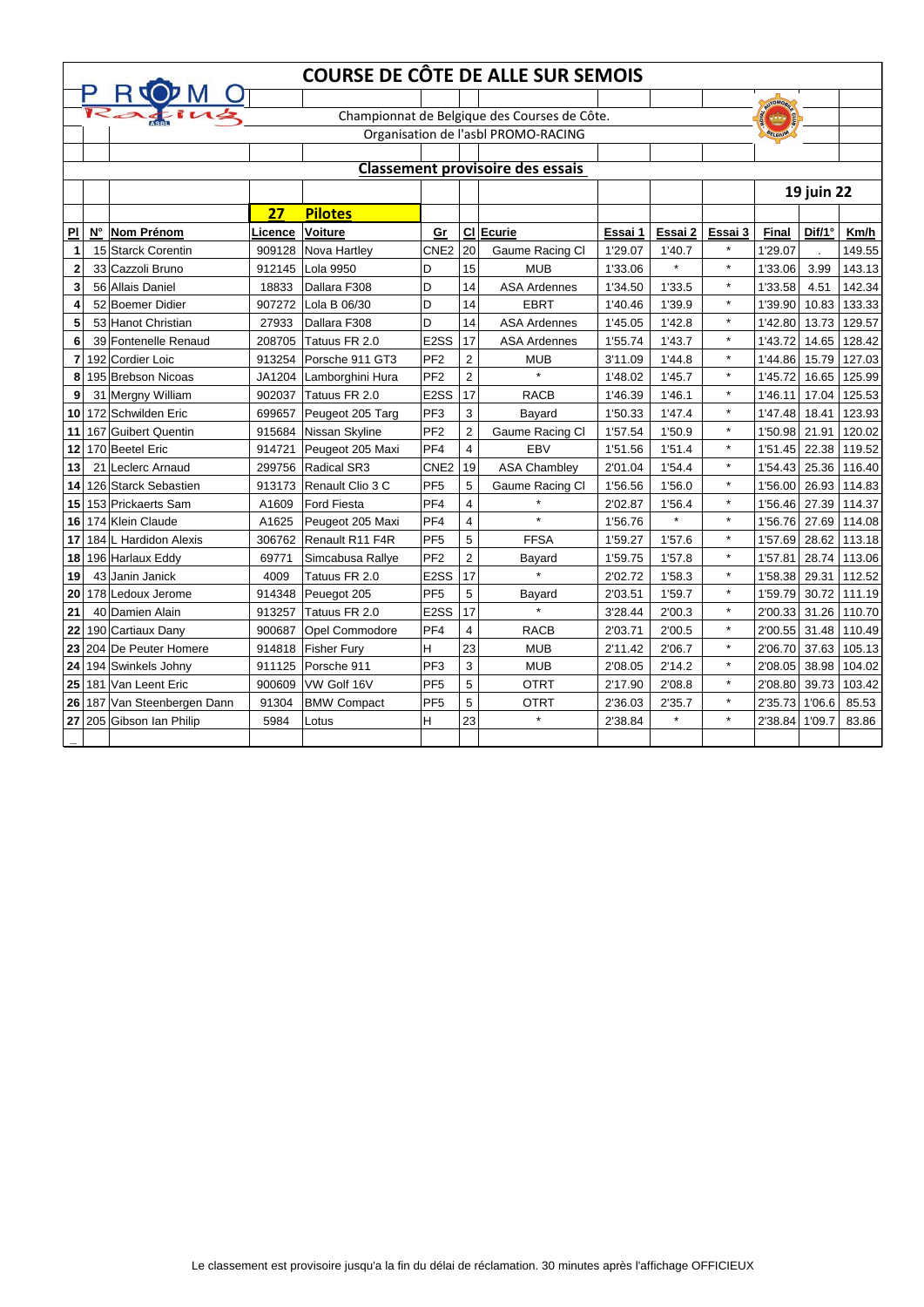| COURSE DE CÔTE DE ALLE SUR SEMOIS            |                    |                         |                                     |                   |                |                   |              |                   |        |  |  |
|----------------------------------------------|--------------------|-------------------------|-------------------------------------|-------------------|----------------|-------------------|--------------|-------------------|--------|--|--|
|                                              |                    |                         |                                     |                   |                |                   |              |                   |        |  |  |
| Championnat de Belgique des Courses de Côte. |                    |                         |                                     |                   |                |                   |              |                   |        |  |  |
|                                              |                    |                         | Organisation de l'asbl PROMO-RACING |                   |                |                   |              |                   |        |  |  |
|                                              |                    |                         |                                     |                   |                |                   |              |                   |        |  |  |
|                                              |                    |                         | Classement Montée N° 1              |                   |                |                   |              |                   |        |  |  |
|                                              |                    |                         |                                     |                   |                |                   |              | <b>19 juin 22</b> |        |  |  |
|                                              | <b>26</b>          | <b>Pilotes</b>          |                                     |                   |                |                   |              |                   |        |  |  |
| PI                                           | $\mathsf{N}^\circ$ | <b>Nom Prénom</b>       | <b>Voiture</b>                      | Gr                | CI             | <b>Ecurie</b>     | <b>Temps</b> | Dif/1°            | Km/h   |  |  |
| 1                                            | 15                 | <b>Starck Corentin</b>  | Nova Hartle                         | CNE <sub>2</sub>  | 20             | Gaume Raci        | 1'25.93      |                   | 155.01 |  |  |
| $\overline{\mathbf{2}}$                      | 33                 | Cazzoli Bruno           | Lola 9950                           | D                 | 15             | <b>MUB</b>        | 1'30.74      | 4.81              | 146.79 |  |  |
| 3                                            | 56                 | <b>Allais Daniel</b>    | Dallara F30                         | D                 | 14             | <b>ASA Ardenn</b> | 1'33.17      | 7.24              | 142.96 |  |  |
| 4                                            | 52                 | <b>Boemer Didier</b>    | Lola B 06/3                         | D                 | 14             | <b>EBRT</b>       | 1'36.47      | 10.54             | 138.07 |  |  |
| 5                                            | 53                 | Hanot Christian         | Dallara F30                         | D                 | 14             | <b>ASA Ardenn</b> | 1'40.83      | 14.90             | 132.10 |  |  |
| 6                                            | 39                 | Fontenelle Renau        | Tatuus FR 2                         | E <sub>2</sub> SS | 17             | <b>ASA Ardenn</b> | 1'43.99      | 18.06             | 128.09 |  |  |
| 7                                            | 195                | <b>Brebson Nicoas</b>   | Lamborghini                         | PF <sub>2</sub>   | $\overline{2}$ |                   | 1'44.49      | 18.56             | 127.48 |  |  |
| 8                                            | 192                | <b>Cordier Loic</b>     | Porsche 911                         | PF <sub>2</sub>   | $\overline{2}$ | <b>MUB</b>        | 1'44.82      | 18.89             | 127.07 |  |  |
| 9                                            | 31                 | Mergny William          | Tatuus FR 2                         | E <sub>2</sub> SS | 17             | <b>RACB</b>       | 1'45.34      | 19.41             | 126.45 |  |  |
| 10                                           | 172                | Schwilden Eric          | Peugeot 205                         | PF <sub>3</sub>   | 3              | Bayard            | 1'46.34      | 20.41             | 125.26 |  |  |
| 11                                           | 170                | <b>Beetel Eric</b>      | Peugeot 205                         | PF4               | $\overline{4}$ | <b>EBV</b>        | 1'49.80      | 23.87             | 121.31 |  |  |
| 12                                           | 21                 | Leclerc Arnaud          | Radical SR3                         | CNE <sub>2</sub>  | 19             | <b>ASA Chambl</b> | 1'52.46      | 26.53             | 118.44 |  |  |
| 13                                           | 167                | <b>Guibert Quentin</b>  | Nissan Skyl                         | PF <sub>2</sub>   | $\overline{2}$ | Gaume Raci        | 1'52.62      | 26.69             | 118.27 |  |  |
| 14                                           | 194                | Swinkels Johny          | Porsche 911                         | PF <sub>3</sub>   | 3              | <b>MUB</b>        | 1'53.39      | 27.46             | 117.47 |  |  |
| 15                                           | 153                | <b>Prickaerts Sam</b>   | Ford Fiesta                         | PF4               | 4              |                   | 1'54.61      | 28.68             | 116.22 |  |  |
| 16                                           | 126                | <b>Starck Sebastien</b> | Renault Cli                         | PF <sub>5</sub>   | 5              | Gaume Raci        | 1'55.60      | 29.67             | 115.22 |  |  |
| 17                                           | 174                | <b>Klein Claude</b>     | Peugeot 205                         | PF4               | 4              |                   | 1'56.47      | 30.54             | 114.36 |  |  |
| 18                                           | 196                | <b>Harlaux Eddy</b>     | Simcabusa R                         | PF <sub>2</sub>   | $\overline{2}$ | Bayard            | 1'56.51      | 30.58             | 114.32 |  |  |
| 19                                           | 184                | L Hardidon Alexi        | Renault R11                         | PF <sub>5</sub>   | 5              | <b>FFSA</b>       | 1'57.07      | 31.14             | 113.78 |  |  |
| 20                                           | 40                 | Damien Alain            | Tatuus FR 2                         | E <sub>2</sub> SS | 17             |                   | 1'57.24      | 31.31             | 113.61 |  |  |
| 21                                           | 178                | Ledoux Jerome           | Peuegot 205                         | PF <sub>5</sub>   | 5              | Bayard            | 2'00.58      | 34.65             | 110.47 |  |  |
| 22                                           | 43                 | Janin Janick            | Tatuus FR 2                         | E <sub>2</sub> SS | 17             |                   | 2'01.73      | 35.80             | 109.42 |  |  |
| 23                                           | 181                | Van Leent Eric          | VW Golf 16V                         | PF <sub>5</sub>   | 5              | <b>OTRT</b>       | 2'03.63      | 37.70             | 107.74 |  |  |
| 24                                           | 204                | De Peuter Homere        | <b>Fisher Fury</b>                  | H                 | 23             | <b>MUB</b>        | 2'05.82      | 39.89             | 105.87 |  |  |
| 25                                           | 187                | Van Steenbergen         | <b>BMW Compact</b>                  | PF <sub>5</sub>   | 5              | <b>OTRT</b>       | 2'30.54      | 1'04.61           | 88.48  |  |  |
| 26                                           | 205                | Gibson Ian Phili        | Lotus                               | H                 | 23             |                   | 2'38.89      | 1'12.96           | 83.83  |  |  |
|                                              |                    |                         |                                     |                   |                |                   |              |                   |        |  |  |
|                                              |                    |                         |                                     |                   |                |                   |              |                   |        |  |  |
|                                              |                    |                         |                                     |                   |                |                   |              |                   |        |  |  |
|                                              |                    |                         |                                     |                   |                |                   |              |                   |        |  |  |
|                                              |                    |                         |                                     |                   |                |                   |              |                   |        |  |  |
|                                              |                    |                         |                                     |                   |                |                   |              |                   |        |  |  |
|                                              |                    |                         |                                     |                   |                |                   |              |                   |        |  |  |
|                                              |                    |                         |                                     |                   |                |                   |              |                   |        |  |  |
|                                              |                    |                         |                                     |                   |                |                   |              |                   |        |  |  |
|                                              |                    |                         |                                     |                   |                |                   |              |                   |        |  |  |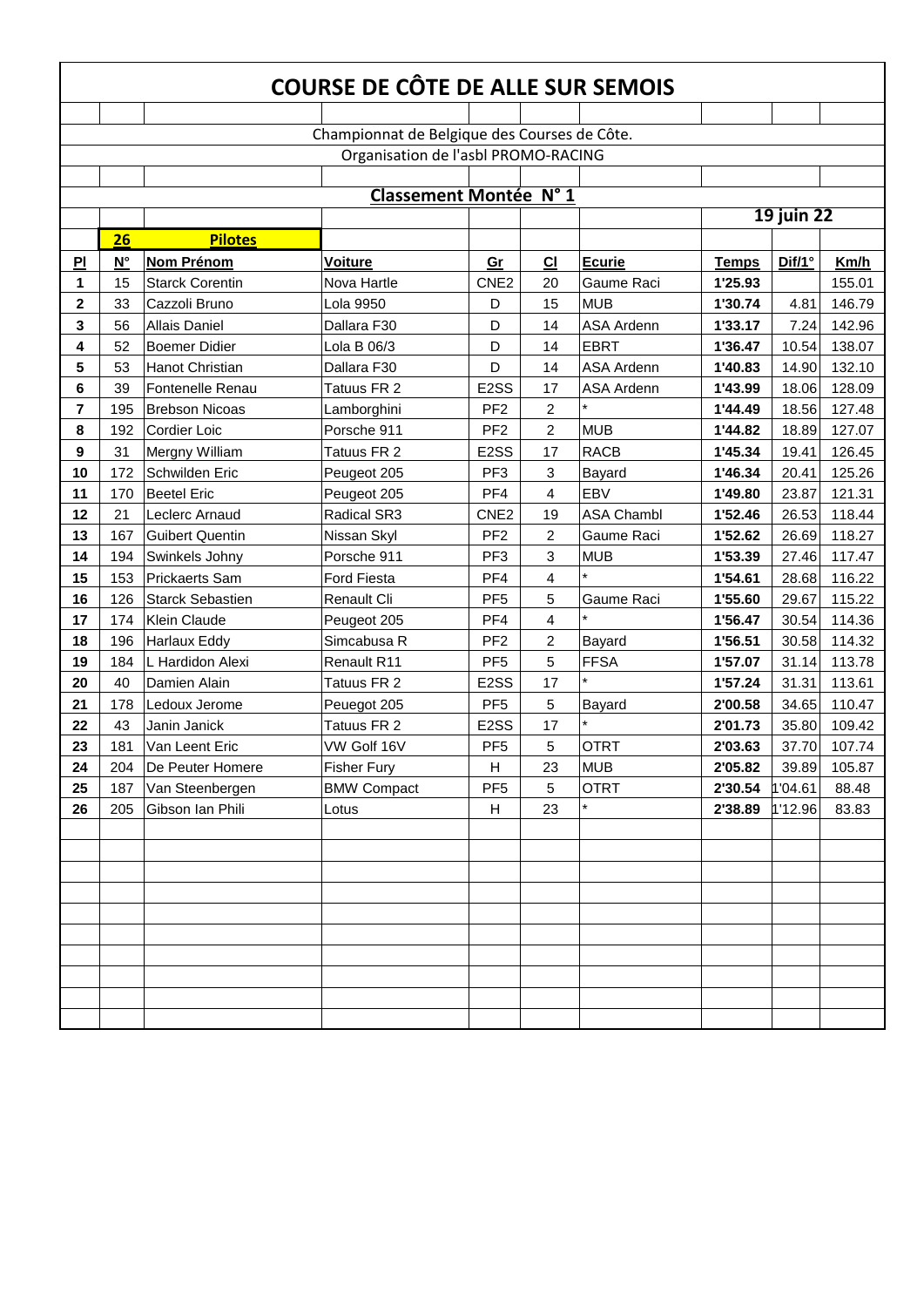| COURSE DE CÔTE DE ALLE SUR SEMOIS            |             |                         |                                     |                   |                |                   |              |                   |        |  |  |
|----------------------------------------------|-------------|-------------------------|-------------------------------------|-------------------|----------------|-------------------|--------------|-------------------|--------|--|--|
|                                              |             |                         |                                     |                   |                |                   |              |                   |        |  |  |
| Championnat de Belgique des Courses de Côte. |             |                         |                                     |                   |                |                   |              |                   |        |  |  |
|                                              |             |                         | Organisation de l'asbl PROMO-RACING |                   |                |                   |              |                   |        |  |  |
|                                              |             |                         |                                     |                   |                |                   |              |                   |        |  |  |
|                                              |             |                         | <b>Classement Montée N° 2</b>       |                   |                |                   |              |                   |        |  |  |
|                                              |             |                         |                                     |                   |                |                   |              | <b>19 juin 22</b> |        |  |  |
|                                              | 26          | <b>Pilotes</b>          |                                     |                   |                |                   |              |                   |        |  |  |
| PI                                           | $N^{\circ}$ | <b>Nom Prénom</b>       | <b>Voiture</b>                      | Gr                | <b>CI</b>      | <b>Ecurie</b>     | <b>Temps</b> | Dif/1°            | Km/h   |  |  |
| 1                                            | 15          | <b>Starck Corentin</b>  | Nova Hartle                         | CNE <sub>2</sub>  | 20             | Gaume Raci        | 1'24.43      |                   | 157.76 |  |  |
| 2                                            | 33          | Cazzoli Bruno           | Lola 9950                           | D                 | 15             | <b>MUB</b>        | 1'32.06      | 7.63              | 144.69 |  |  |
| 3                                            | 56          | <b>Allais Daniel</b>    | Dallara F30                         | D                 | 14             | <b>ASA Ardenn</b> | 1'32.77      | 8.34              | 143.58 |  |  |
| 4                                            | 53          | Hanot Christian         | Dallara F30                         | D                 | 14             | <b>ASA Ardenn</b> | 1'41.30      | 16.87             | 131.49 |  |  |
| 5                                            | 39          | Fontenelle Renau        | Tatuus FR 2                         | E <sub>2</sub> SS | 17             | <b>ASA Ardenn</b> | 1'43.12      | 18.69             | 129.17 |  |  |
| 6                                            | 192         | <b>Cordier Loic</b>     | Porsche 911                         | PF <sub>2</sub>   | $\overline{2}$ | <b>MUB</b>        | 1'44.22      | 19.79             | 127.81 |  |  |
| 7                                            | 31          | Mergny William          | Tatuus FR 2                         | E <sub>2</sub> SS | 17             | <b>RACB</b>       | 1'44.44      | 20.01             | 127.54 |  |  |
| 8                                            | 172         | Schwilden Eric          | Peugeot 205                         | PF <sub>3</sub>   | 3              | Bayard            | 1'45.17      | 20.74             | 126.65 |  |  |
| 9                                            | 167         | <b>Guibert Quentin</b>  | Nissan Skyl                         | PF <sub>2</sub>   | $\overline{2}$ | Gaume Raci        | 1'49.29      | 24.86             | 121.88 |  |  |
| 10                                           | 170         | <b>Beetel Eric</b>      | Peugeot 205                         | PF4               | 4              | <b>EBV</b>        | 1'49.39      | 24.96             | 121.77 |  |  |
| 11                                           | 21          | Leclerc Arnaud          | Radical SR3                         | CNE <sub>2</sub>  | 19             | <b>ASA Chambl</b> | 1'50.44      | 26.01             | 120.61 |  |  |
| 12                                           | 52          | <b>Boemer Didier</b>    | Lola B 06/3                         | D                 | 14             | <b>EBRT</b>       | 1'50.44      | 26.01             | 120.61 |  |  |
| 13                                           | 194         | Swinkels Johny          | Porsche 911                         | PF <sub>3</sub>   | 3              | <b>MUB</b>        | 1'52.73      | 28.30             | 118.16 |  |  |
| 14                                           | 153         | <b>Prickaerts Sam</b>   | <b>Ford Fiesta</b>                  | PF <sub>4</sub>   | 4              |                   | 1'53.81      | 29.38             | 117.04 |  |  |
| 15                                           | 174         | <b>Klein Claude</b>     | Peugeot 205                         | PF4               | 4              |                   | 1'54.18      | 29.75             | 116.66 |  |  |
| 16                                           | 126         | <b>Starck Sebastien</b> | Renault Cli                         | PF <sub>5</sub>   | 5              | Gaume Raci        | 1'55.07      | 30.64             | 115.76 |  |  |
| 17                                           | 196         | Harlaux Eddy            | Simcabusa R                         | PF <sub>2</sub>   | $\overline{2}$ | Bayard            | 1'56.12      | 31.69             | 114.71 |  |  |
| 18                                           | 190         | <b>Cartiaux Dany</b>    | <b>Opel Commod</b>                  | PF4               | 4              | <b>RACB</b>       | 1'57.04      | 32.61             | 113.81 |  |  |
| 19                                           | 40          | Damien Alain            | Tatuus FR 2                         | E <sub>2</sub> SS | 17             |                   | 1'58.25      | 33.82             | 112.64 |  |  |
| 20                                           | 184         | L Hardidon Alexi        | Renault R11                         | PF <sub>5</sub>   | 5              | <b>FFSA</b>       | 1'58.43      | 34.00             | 112.47 |  |  |
| 21                                           | 43          | Janin Janick            | Tatuus FR 2                         | E <sub>2</sub> SS | 17             | $\star$           | 2'00.53      | 36.10             | 110.51 |  |  |
| 22                                           | 178         | Ledoux Jerome           | Peuegot 205                         | PF <sub>5</sub>   | 5              | Bayard            | 2'00.70      | 36.27             | 110.36 |  |  |
| 23                                           | 181         | Van Leent Eric          | VW Golf 16V                         | PF <sub>5</sub>   | 5              | <b>OTRT</b>       | 2'01.06      | 36.63             | 110.03 |  |  |
| 24                                           | 204         | De Peuter Homere        | <b>Fisher Fury</b>                  | H                 | 23             | <b>MUB</b>        | 2'07.68      | 43.25             | 104.32 |  |  |
| 25                                           | 187         | Van Steenbergen         | <b>BMW Compact</b>                  | PF <sub>5</sub>   | 5              | <b>OTRT</b>       | 2'31.61      | 1'07.18           | 87.86  |  |  |
| 26                                           | 205         | Gibson Ian Phili        | Lotus                               | H                 | 23             |                   | 2'36.35      | 1'11.92           | 85.19  |  |  |
|                                              |             |                         |                                     |                   |                |                   |              |                   |        |  |  |
|                                              |             |                         |                                     |                   |                |                   |              |                   |        |  |  |
|                                              |             |                         |                                     |                   |                |                   |              |                   |        |  |  |
|                                              |             |                         |                                     |                   |                |                   |              |                   |        |  |  |
|                                              |             |                         |                                     |                   |                |                   |              |                   |        |  |  |
|                                              |             |                         |                                     |                   |                |                   |              |                   |        |  |  |
|                                              |             |                         |                                     |                   |                |                   |              |                   |        |  |  |
|                                              |             |                         |                                     |                   |                |                   |              |                   |        |  |  |
|                                              |             |                         |                                     |                   |                |                   |              |                   |        |  |  |
|                                              |             |                         |                                     |                   |                |                   |              |                   |        |  |  |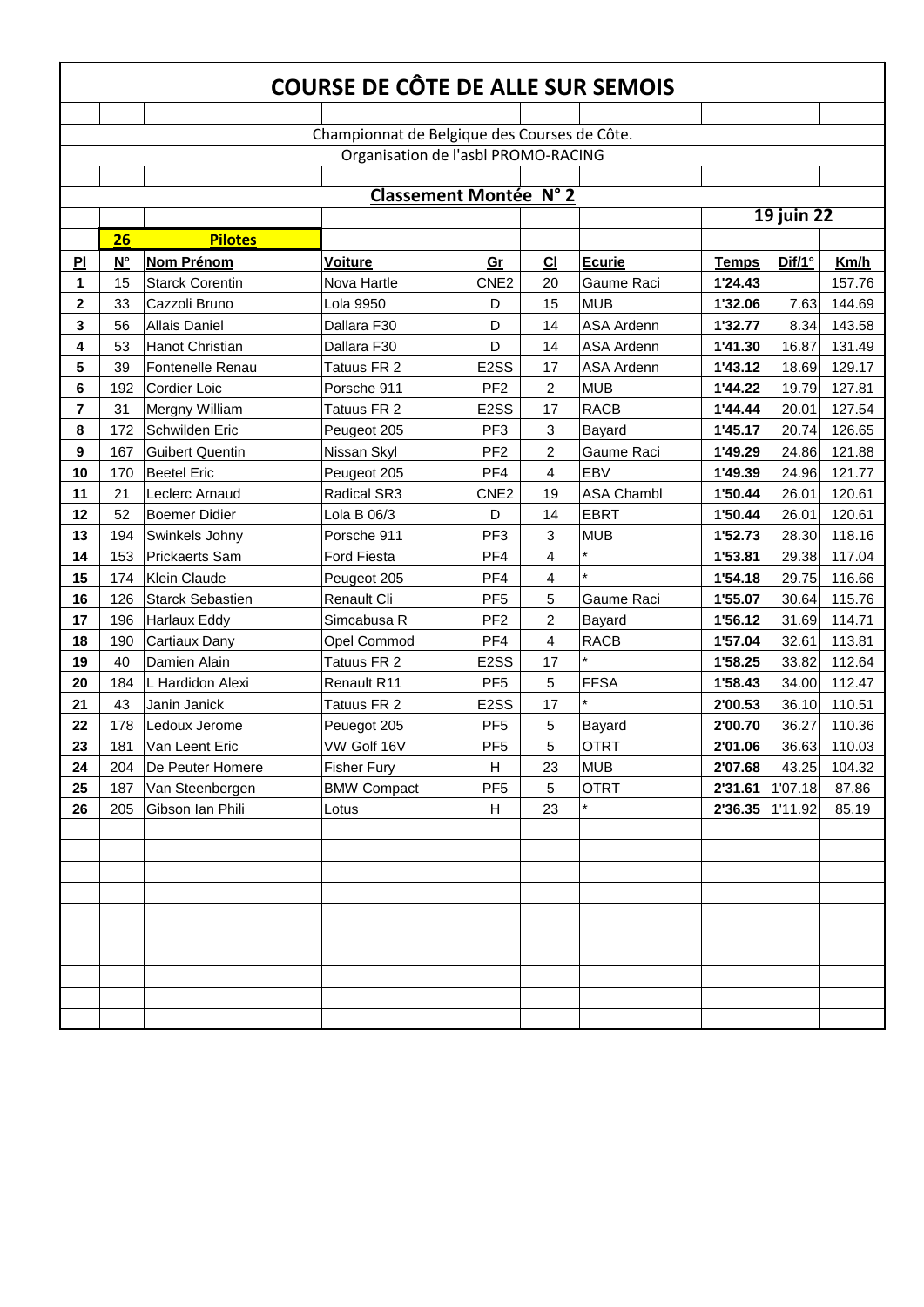| COURSE DE CÔTE DE ALLE SUR SEMOIS |                                              |                         |                                     |                   |                |                   |              |                   |        |  |  |  |
|-----------------------------------|----------------------------------------------|-------------------------|-------------------------------------|-------------------|----------------|-------------------|--------------|-------------------|--------|--|--|--|
|                                   |                                              |                         |                                     |                   |                |                   |              |                   |        |  |  |  |
|                                   | Championnat de Belgique des Courses de Côte. |                         |                                     |                   |                |                   |              |                   |        |  |  |  |
|                                   |                                              |                         | Organisation de l'asbl PROMO-RACING |                   |                |                   |              |                   |        |  |  |  |
|                                   |                                              |                         |                                     |                   |                |                   |              |                   |        |  |  |  |
|                                   |                                              |                         | <b>Classement Montée N° 3</b>       |                   |                |                   |              |                   |        |  |  |  |
|                                   |                                              |                         |                                     |                   |                |                   |              | <b>19 juin 22</b> |        |  |  |  |
|                                   | 24                                           | <b>Pilotes</b>          |                                     |                   |                |                   |              |                   |        |  |  |  |
| PI                                | $\mathsf{N}^\circ$                           | <b>Nom Prénom</b>       | <b>Voiture</b>                      | Gr                | CI             | Ecurie            | <b>Temps</b> | Diff/1°           | Km/h   |  |  |  |
| 1                                 | 15                                           | <b>Starck Corentin</b>  | Nova Hartle                         | CNE <sub>2</sub>  | 20             | Gaume Raci        | 1'23.44      |                   | 159.64 |  |  |  |
| $\overline{\mathbf{2}}$           | 56                                           | <b>Allais Daniel</b>    | Dallara F30                         | D                 | 14             | <b>ASA Ardenn</b> | 1'32.18      | 8.74              | 144.50 |  |  |  |
| 3                                 | 33                                           | Cazzoli Bruno           | Lola 9950                           | D                 | 15             | <b>MUB</b>        | 1'33.18      | 9.74              | 142.95 |  |  |  |
| 4                                 | 192                                          | <b>Cordier Loic</b>     | Porsche 911                         | PF <sub>2</sub>   | $\overline{2}$ | <b>MUB</b>        | 1'43.04      | 19.60             | 129.27 |  |  |  |
| 5                                 | 53                                           | <b>Hanot Christian</b>  | Dallara F30                         | D                 | 14             | <b>ASA Ardenn</b> | 1'43.13      | 19.69             | 129.16 |  |  |  |
| 6                                 | 31                                           | Mergny William          | Tatuus FR 2                         | E <sub>2</sub> SS | 17             | <b>RACB</b>       | 1'43.34      | 19.90             | 128.89 |  |  |  |
| 7                                 | 172                                          | Schwilden Eric          | Peugeot 205                         | PF <sub>3</sub>   | 3              | Bayard            | 1'45.46      | 22.02             | 126.30 |  |  |  |
| 8                                 | 167                                          | <b>Guibert Quentin</b>  | Nissan Skyl                         | PF <sub>2</sub>   | $\overline{2}$ | Gaume Raci        | 1'48.86      | 25.42             | 122.36 |  |  |  |
| 9                                 | 21                                           | Leclerc Arnaud          | Radical SR3                         | CNE <sub>2</sub>  | 19             | <b>ASA Chambl</b> | 1'50.14      | 26.70             | 120.94 |  |  |  |
| 10                                | 170                                          | <b>Beetel Eric</b>      | Peugeot 205                         | PF4               | 4              | EBV               | 1'50.44      | 27.00             | 120.61 |  |  |  |
| 11                                | 194                                          | Swinkels Johny          | Porsche 911                         | PF <sub>3</sub>   | 3              | <b>MUB</b>        | 1'51.26      | 27.82             | 119.72 |  |  |  |
| 12                                | 153                                          | <b>Prickaerts Sam</b>   | <b>Ford Fiesta</b>                  | PF4               | 4              |                   | 1'52.24      | 28.80             | 118.67 |  |  |  |
| 13                                | 174                                          | <b>Klein Claude</b>     | Peugeot 205                         | PF4               | $\overline{4}$ |                   | 1'53.81      | 30.37             | 117.04 |  |  |  |
| 14                                | 126                                          | <b>Starck Sebastien</b> | <b>Renault Cli</b>                  | PF <sub>5</sub>   | 5              | Gaume Raci        | 1'54.62      | 31.18             | 116.21 |  |  |  |
| 15                                | 196                                          | <b>Harlaux Eddy</b>     | Simcabusa R                         | PF <sub>2</sub>   | $\overline{2}$ | Bayard            | 1'55.04      | 31.60             | 115.79 |  |  |  |
| 16                                | 184                                          | L Hardidon Alexi        | Renault R11                         | PF <sub>5</sub>   | 5              | FFSA              | 1'56.33      | 32.89             | 114.50 |  |  |  |
| 17                                | 40                                           | Damien Alain            | Tatuus FR 2                         | E <sub>2</sub> SS | 17             |                   | 1'59.35      | 35.91             | 111.60 |  |  |  |
| 18                                | 178                                          | Ledoux Jerome           | Peuegot 205                         | PF <sub>5</sub>   | 5              | Bayard            | 2'01.48      | 38.04             | 109.65 |  |  |  |
| 19                                | 181                                          | Van Leent Eric          | VW Golf 16V                         | PF <sub>5</sub>   | 5              | <b>OTRT</b>       | 2'01.71      | 38.27             | 109.44 |  |  |  |
| 20                                | 43                                           | Janin Janick            | Tatuus FR 2                         | E <sub>2</sub> SS | 17             |                   | 2'01.76      | 38.32             | 109.40 |  |  |  |
| 21                                | 204                                          | De Peuter Homere        | <b>Fisher Fury</b>                  | H                 | 23             | <b>MUB</b>        | 2'07.07      | 43.63             | 104.82 |  |  |  |
| 22                                | 187                                          | Van Steenbergen         | <b>BMW Compact</b>                  | PF <sub>5</sub>   | 5              | <b>OTRT</b>       | 2'33.67      | 1'10.23           | 86.68  |  |  |  |
| 23                                | 205                                          | Gibson Ian Phili        | Lotus                               | H                 | 23             |                   | 2'34.69      | 1'11.25           | 86.11  |  |  |  |
| 24                                | 39                                           | Fontenelle Renau        | Tatuus FR 2                         | E2SS              | 17             | ASA Ardenn        | 2'54.17      | 1'30.73           | 76.48  |  |  |  |
|                                   |                                              |                         |                                     |                   |                |                   |              |                   |        |  |  |  |
|                                   |                                              |                         |                                     |                   |                |                   |              |                   |        |  |  |  |
|                                   |                                              |                         |                                     |                   |                |                   |              |                   |        |  |  |  |
|                                   |                                              |                         |                                     |                   |                |                   |              |                   |        |  |  |  |
|                                   |                                              |                         |                                     |                   |                |                   |              |                   |        |  |  |  |
|                                   |                                              |                         |                                     |                   |                |                   |              |                   |        |  |  |  |
|                                   |                                              |                         |                                     |                   |                |                   |              |                   |        |  |  |  |
|                                   |                                              |                         |                                     |                   |                |                   |              |                   |        |  |  |  |
|                                   |                                              |                         |                                     |                   |                |                   |              |                   |        |  |  |  |
|                                   |                                              |                         |                                     |                   |                |                   |              |                   |        |  |  |  |
|                                   |                                              |                         |                                     |                   |                |                   |              |                   |        |  |  |  |
|                                   |                                              |                         |                                     |                   |                |                   |              |                   |        |  |  |  |